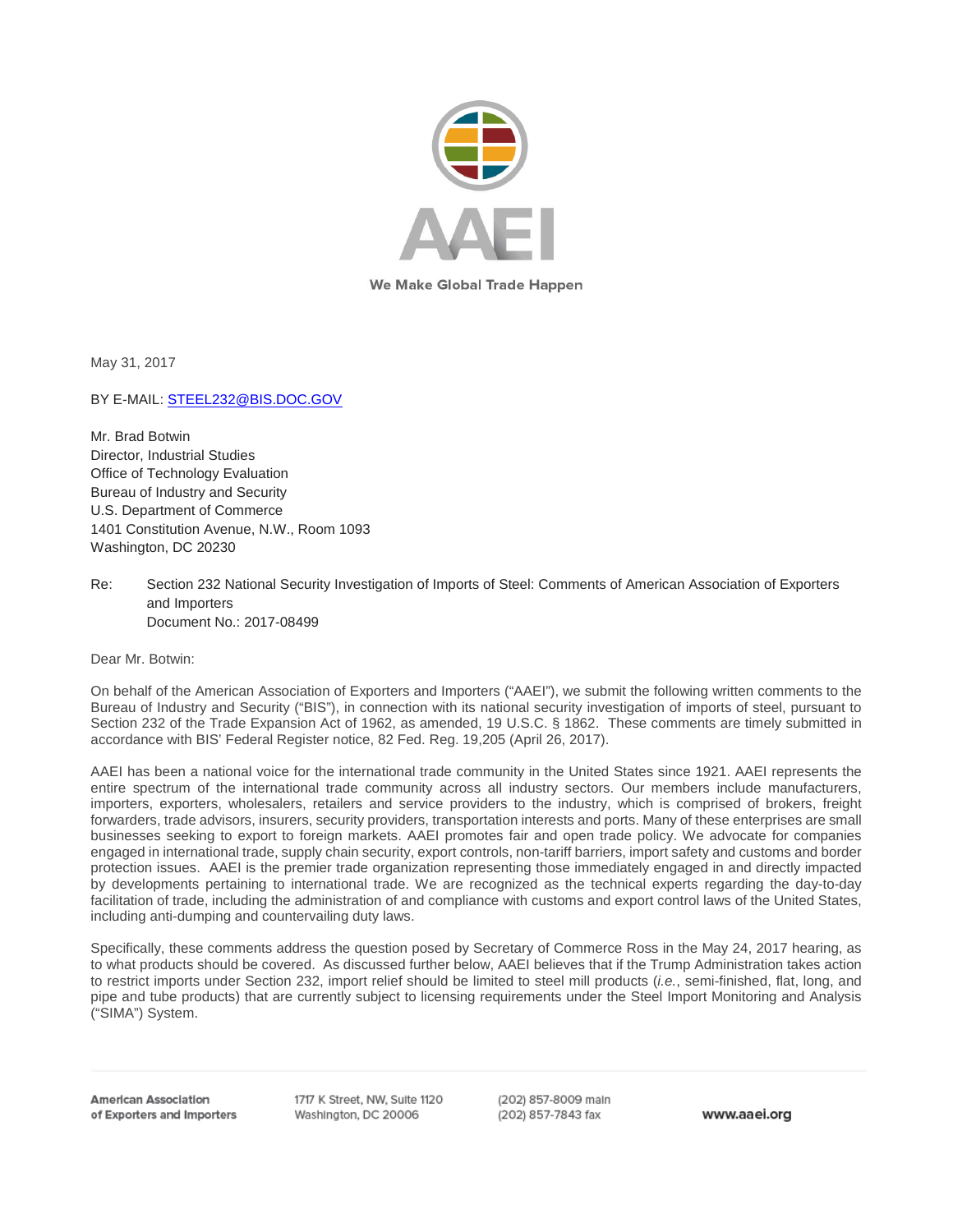The majority of speakers at the May 24 hearing either advocated for or against Section 232 import restraints on steel generally, but several of the speakers addressed their remarks to particular steel mill products that should or should not be covered. AAEI noted with concern that a few speakers urged the Administration to include import restraints on *downstream* products that are further manufactured from steel mill products. For example, the representative of AK Steel Corporation argued not only that grain-oriented and non-oriented electrical steel products should be included within any import relief program, but also that import restrictions should be extended to electrical cores and transformers, which of course are not basic steel mill products, but instead are further manufactured downstream products. Similarly, the representative of the Cold Finished Steel Bar Institute argued not only that Section 232 import remedies should be applied to cold finished bars, but also to *downstream* component parts made of cold finished bars that are incorporated into subassemblies. Furthermore, the representative of the American Institute of Steel Construction argued that import restrictions should include restraints on fabricated structural steel further manufactured from steel mill products.

AAEI strongly recommends that the Administration reject such requests to cover downstream further manufactured goods made from steel mill products, for several reasons.

First, President Trump's April 20, 2017 Memorandum directs the Secretary of Commerce, pursuant to Section 232, to determine whether "steel is being imported into the United States in such quantities or under such circumstances as to threaten to impair the national security," and if so, to "recommend actions and steps that should be taken to adjust steel imports so that they will not threaten to impair the national security."<sup>1</sup> The President's Memorandum directs the Secretary of Commerce to recommend adjustments to "steel imports" (if necessary), but does not direct the Secretary to recommend adjustments to downstream products that are further manufactured from steel imports.

Second, neither the notice issued by Secretary Ross to initiate the Section 232 investigation,<sup>2</sup> nor the National Security Industrial Base Regulations criteria,<sup>3</sup> direct the Secretary to consider possible import restraints on downstream products in a Section 232 investigation.

Third, it is important that the Department of Commerce identify a precise product scope for its investigation, so that all U.S. importers have notice of what products are included in or excluded from any import restrictions that the President may impose under Section 232. An inability to provide precise definitions of products that are covered will harm importers by not allowing them to adjust their supply chains in a manner to comply with any Section 232 relief. The inclusion of further manufactured downstream products will inevitably create vague contours that will created unintended harm to the importing community.

Fourth, if the Department of Commerce does not identify the exact scope in advance, it will be impossible for interested parties to comment on the appropriateness or impact of import competition on the economic welfare and possible relevant factors that could cause a weakening of the national economy.

Fifth, if the Department of Commerce includes "downstream products" as suggested by some commentators, it will be an enormously complex enterprise to determine where to draw the line. For example, if the Department of Commerce were to adopt the suggestion of the Cold Finished Steel Bar Institute to include *downstream component parts* made from cold finished bars that are incorporated into subassemblies, would that include downstream component parts that are made of both cold finished bars and other materials? How, for example, would the Department, acting in concert with U.S. Customs and Border Protection, determine at the time of entry whether a particular part made with cold finished bars is or is not destined to be incorporated into subassemblies?

 $\overline{a}$ 

<sup>1</sup> Memorandum on Steel Imports and Threats to National Security, 2017 DAILY COMP. PRES. DOC. 259 (Apr. 20, 2017) §3(b) (emphasis added).

<sup>&</sup>lt;sup>2</sup> See generally Notice Request for Public Comments and Public Hearing on Section 232 National Security Investigation of Imports of Steel, 82 Fed. Reg. 19,205 (April 26, 2017).

<sup>3</sup> 15 C.F.R. § 705.4.